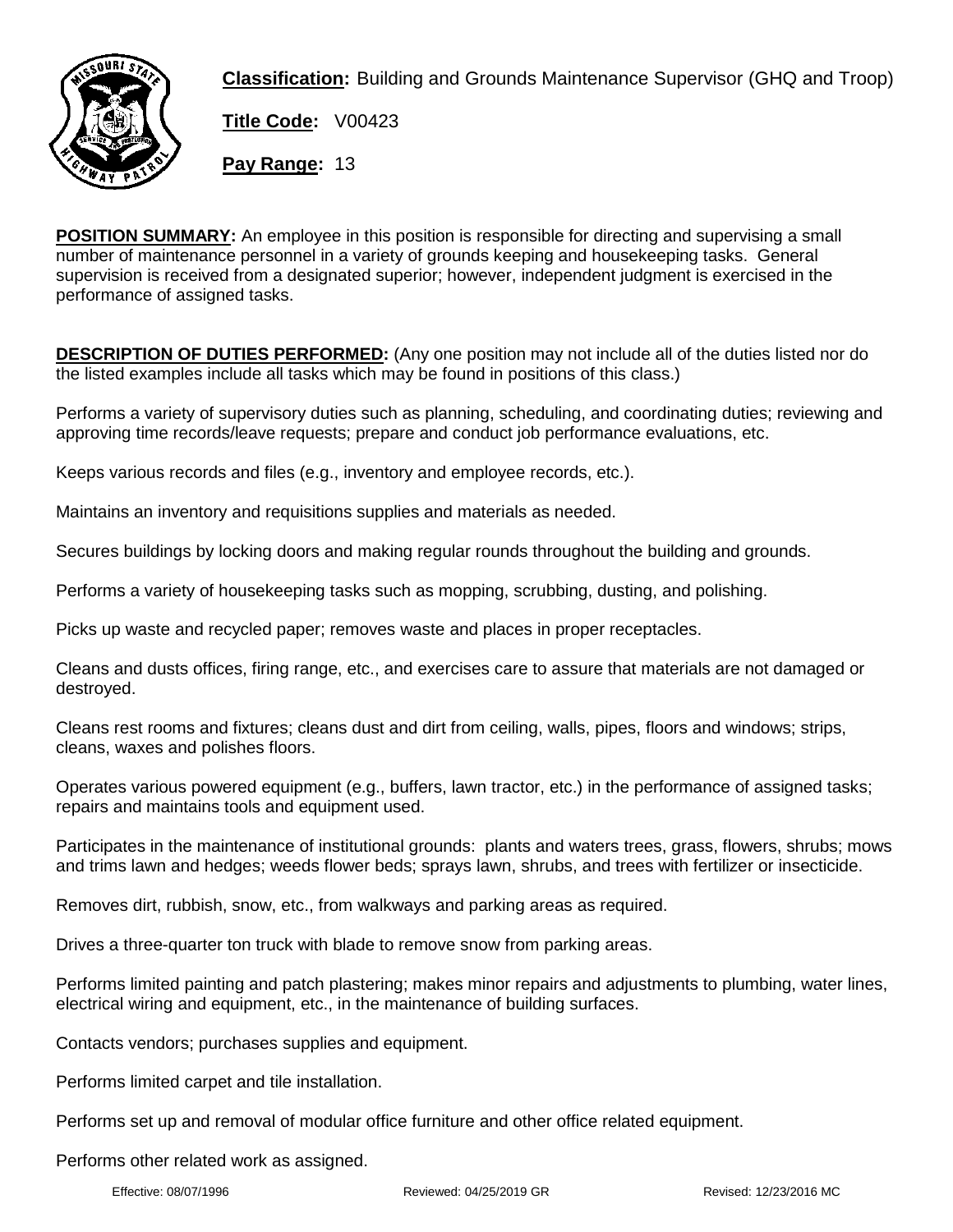**REQUIRED KNOWLEDGE, SKILLS, AND ABILITIES:** Knowledge of the basic principles and techniques of supervision.

Knowledge of materials, methods and equipment used in housekeeping work.

Knowledge of the operation and proper care of housekeeping equipment; maintains and makes minor repairs to machinery and equipment.

Knowledge of the care of flowers, trees and shrubs used on institutional grounds.

Knowledge of the standard tools, materials and practices used in general housekeeping and building and grounds maintenance.

Knowledge of occupational hazards and safety precautions.

Ability to organize and plan work effectively.

Ability to plan, assign and direct the work of others.

Ability to work outdoors for long periods of time in inclement weather.

Ability to drive a three-quarter ton truck in the performance of assigned tasks.

Ability to lift at least 50 pounds (furniture, bags of lawn fertilizer, salt, and/or grass seed, etc.)

Ability to work long hours while standing.

Ability to perform a variety of routine tasks in the care, cleaning and general maintenance of building, grounds and equipment.

Ability to work independently.

Ability to operate utility tractors, skid loaders, lawn care equipment, etc.

Ability to operate basic office equipment as detailed in the description of duties.

Ability to handle restricted and confidential information in a professional manner and maintain the information as such.

Ability to communicate in English clearly and concisely, both orally and in writing.

Ability to establish and maintain harmonious working relations with others.

Ability to work with material that may be of a sexual nature relating to criminal activity (e.g., written material, photographs, and/or verbal language, etc.).

Ability to work hours as assigned.